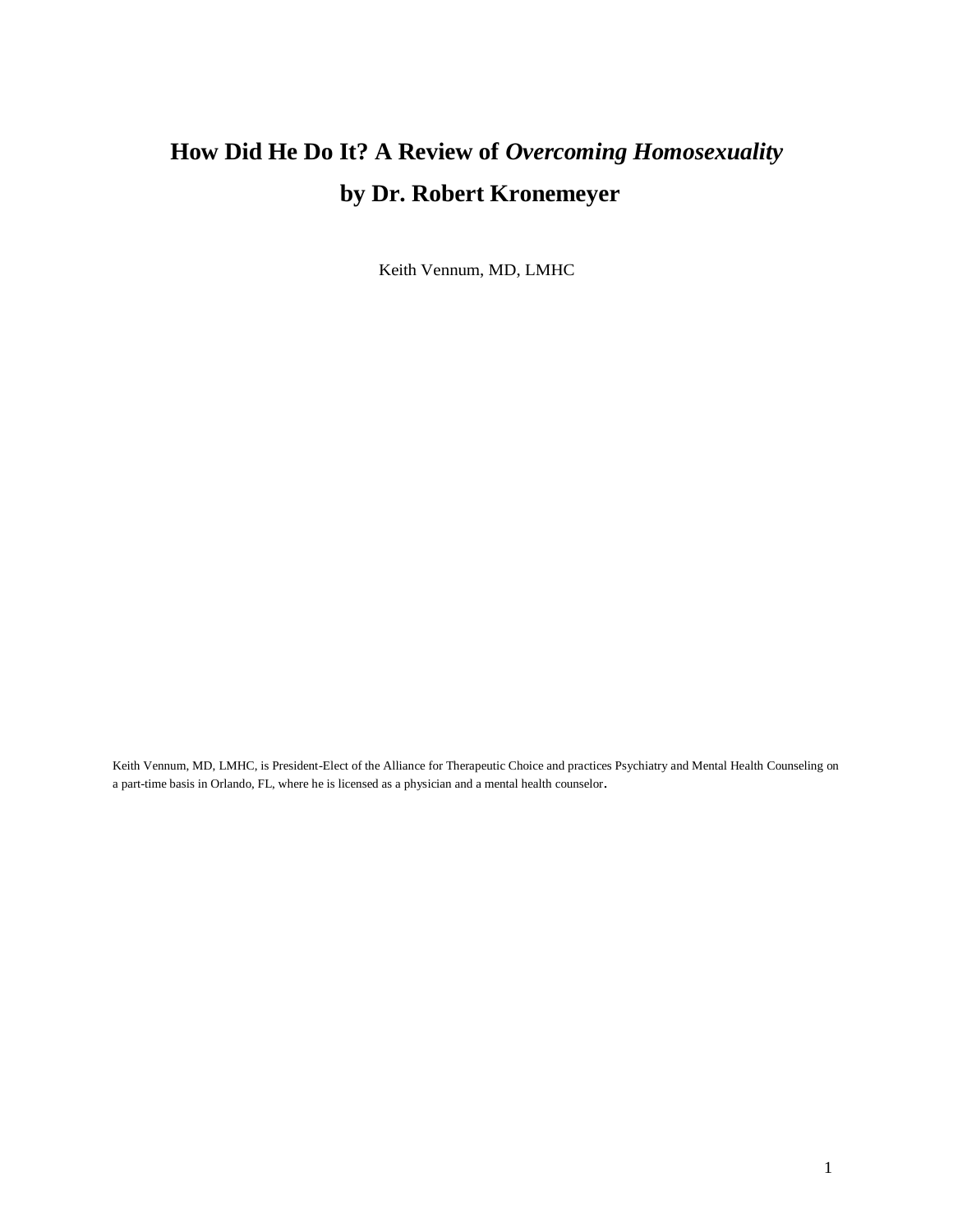*Overcoming Homosexuality* by Dr. Robert Kronemeyer (1920–1995) was published in 1980, well after the 1973 decision by the American Psychiatric Association (APA) that removed homosexuality as a mental disorder from the APA Diagnostic and Statistical Manual (DSM). This book indicates that not every psychologist practicing at the time agreed that homosexuality was not worthy of treatment. While no longer in publication, a review of this book (220 pages) is worthwhile because it highlights the historical development of therapy for homosexuality. Some of the approaches used by Kronemeyer were incorporated into therapy advocated by subsequent practitioners. He was licensed as a psychologist in 1958 in New York and practiced at the New Horizon Revitalization Center in Southampton, NY. He tried to popularize his overall approach to psychotherapy, calling it Syntonic Therapy, and elucidated this better in his 1994 book, *Syntonics: A Dynamic New Program for Total Health & Happiness*, but failed to draw a significant following. In this book, he claims an 80% success rate for helping homosexual clients achieve their goals in therapy, loosely defined as normal heterosexual functioning. A number of factors likely bias his findings, as is common with most practitioners treating homosexual populations. His clients were not mostly white Catholics males, as in the case of Nicolosi, or a prison population, as in the case of Van DenAardweg. His homosexual population was largely white New Yorker males and females who had serious enough mental problems to see him as a psychotherapist. Kronemeyer characterized his clients' motivation as usually due to the breakup of a romantic relationship (p. 131). His success figures were further inflated by the fact that he excluded psychotics, psychopaths, and those forced into therapy; but included those able to direct their aggression therapeutically, and those who were strongly motivated. With such a biased sample, the 80% figure sounds more likely. He was ahead of his time in that he viewed homosexuality as a symptom of a deeper psychological problem which interfered with normal psychosexual development and not an entity to be treated per se (Chapter 9). This is the mistake that current "conversion" therapy bans make regarding homosexuality, i.e., assuming practitioners are treating the entity of a same-sex attraction and attempting to change it to an entity of opposite sex attraction.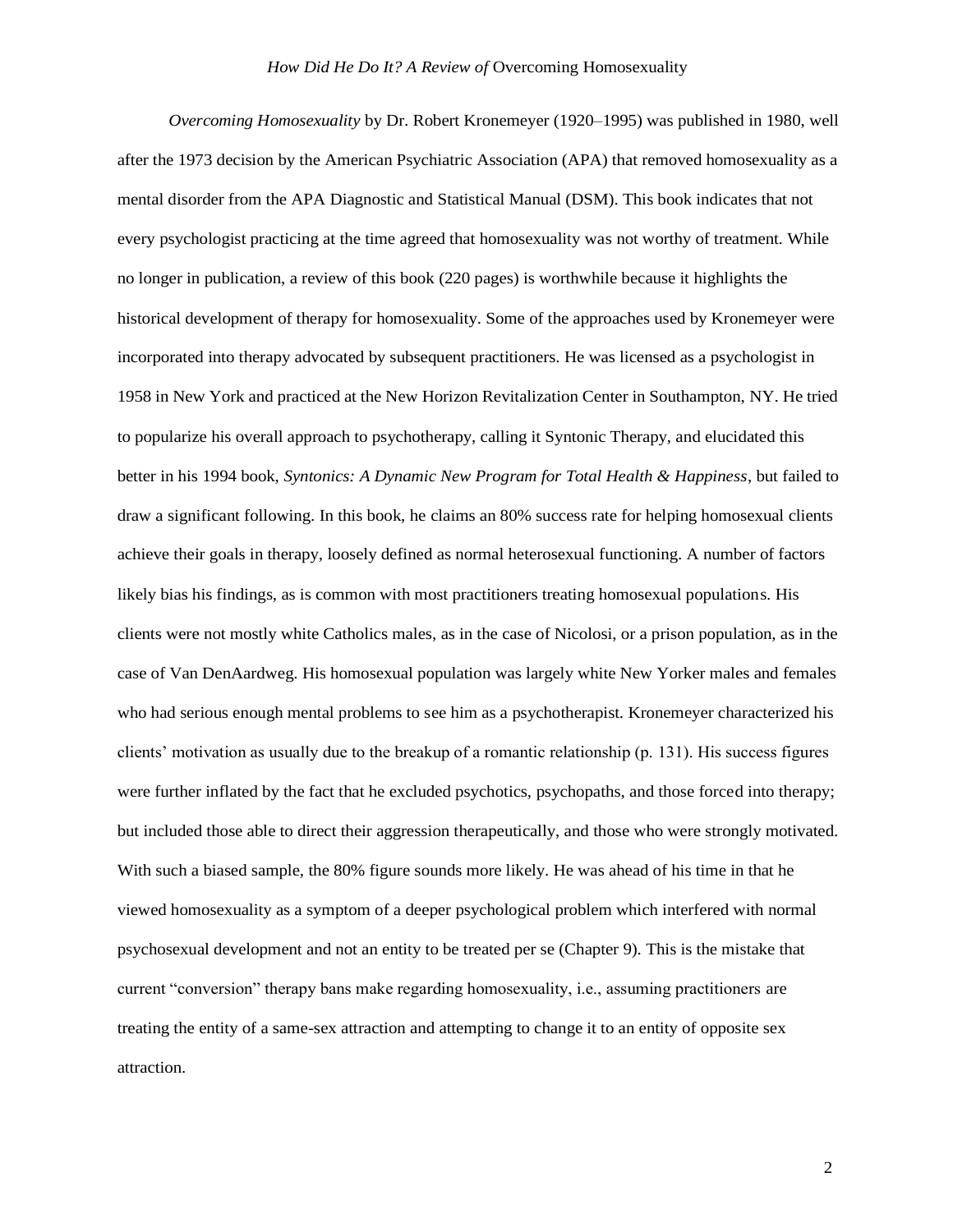His contribution to psychotherapy, which he called Syntonic Therapy, is not to be confused with Syntonic Light Therapy, which is also used for emotional disorders. He was of the opinion that "man is born with the self intact. He is alive and his energy is flowing" (Chapter 8). Basically, he is saying that we are born perfect with a clean slate and through contact with our poor environment we develop pathologies. From this perspective, homosexuality could never be innate, inborn, or genetic, but would be the result of environmental influences starting possibly as early as the womb. For this reason, this is not a book for parents of a gay child. He lays the majority of the blame on the mother (e.g., "when the wicked witch of the nursery is exposed and exorcised") (p. 117). Yes, it gets that bad. He does offer Chapter 13 for parents, but I would not recommend it. He is good when he recommends parents not overreact with hysterics when a son or daughter comes out (p. 202). He feels prayers are useless, thus agreeing that the "pray the gay away" approach does not work. He does give several developmental markers for identifying the pre-homosexual child (p. 198). He recommends parents take a long hard look at themselves and "get themselves straightened out to some degree" (p. 200) before attempting to help their children. Then he turns around and states, "A large spirited parent might even say—and he would only be telling the truth— 'if it weren't for your parents, you wouldn't need to be seeing a therapist'" (p. 203), which is clearly not the view of most therapists engaged in this type of work today. He posits most of the damage in the first two years of life in line with others who view homosexual feelings as primarily a problem of identity which failed to develop during the first two years of individuation. Later practitioners recognize this as one type of individual who ends up gay but acknowledges other pathways into homosexuality that develop later in life. In his view, "the chief block to therapy is the *'incapacity of patients to feel*'" (p. 113; emphasis added). He adopts features of Janov's Primal Scream Therapy in attempting to get patients in touch with their bodies and feelings. A feature of this practice is carried over into Nicolosi's therapy in "body work" as described in *Shame and Attachment Loss: The Practical Work of Reparative Therapy* and in that of experiential therapy weekends offered by others. He says, "to bring about deep personality change it is necessary to have intense emotional experiences" (p. 114). "In Syntonic Therapy, rage is brought to the surface and allowed full expression so that it can thaw out and transform tension and terror.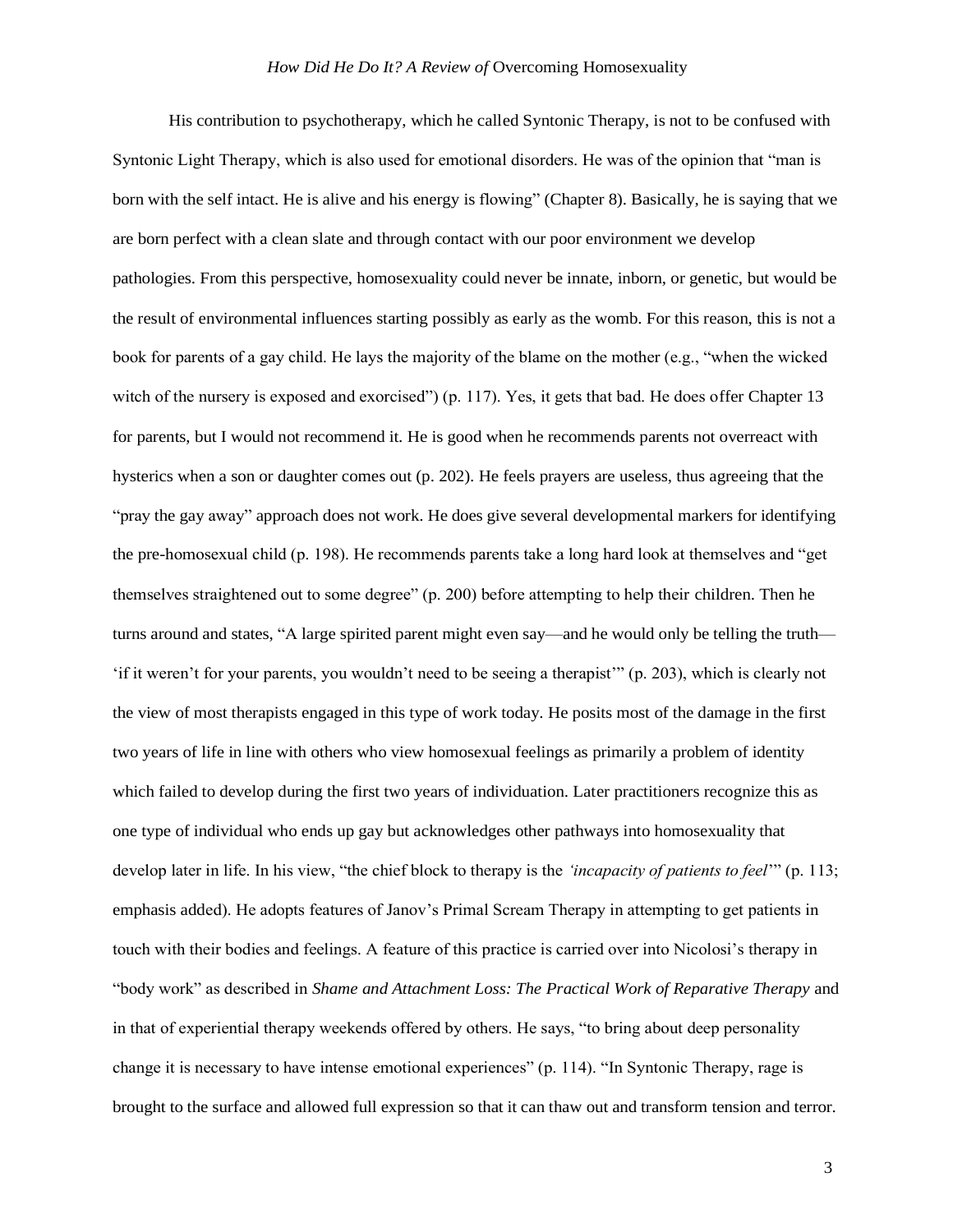## *How Did He Do It? A Review of* Overcoming Homosexuality

. . . Once inner hidden enemies are challenged and overcome, strength, self-esteem, and well-being bloom....... The person who has reunited mind and body in a harmonious synthesis will have the natural balance and syntony to meet the vicissitudes of life......" (p. 119). This sounds a lot like emotive therapy elucidated in Fosha's book, *The Transforming Power of Affect: A Model for Accelerated Change* (2000), which Kronemeyer predates by about twenty years.

The author also states, "I believe in touching my patients" (p. 125). Having himself undergone psychoanalysis by Wilhelm Reich (pp. 107–109—a fascinating read), it is little wonder that he was open to touching his clients. "Reichians conducted treatment with the patient more or less naked, so that the therapist could literally observe the constricting muscular armor ...... To the best of my knowledge, no homosexual ever found a 'cure' through orgone therapy" (p. 93). Nothing in the book suggests his touching clients went beyond what most would consider appropriate. There is no advocacy for holding therapy as has been done by some in an attempt to treat "touch deprivation." Holding therapy and inappropriate touch violate item 6 of the Alliance Guidelines for Therapy, which says, "Clinicians are encouraged to utilize accepted psychological approaches to psychotherapeutic interventions that minimize the risk of harm when applied to clients with unwanted same-sex attraction."

Kronemeyer calls circumcision "the rape of the phallus" (p. 211), another trauma of early childhood. Interestingly, this is a physical characteristic that can be relatively easily reversed without surgery. A key part of his therapy involved vocalization in varied form, borrowing heavily from Janov's Primal Scream Therapy introduced in the 1970s. "Sounds trigger emotions because—the language of infancy—they are able to kindle buried memories and experiences" (p. 124). Another technique employed by him was to have clients draw pictures of themselves at various stages of therapy. This indicated in his view progress in therapy as the pictures became fuller, more detailed "with no parts missing" (p. 129).

In Chapter 11 he gives several success stories. Eight vignettes are discussed: five male and three female cases. All achieved goals which included heterosexual expression, but only one male specifically mentioned a new sexual attraction to women. Two went on to heterosexual marriage, four to heterosexual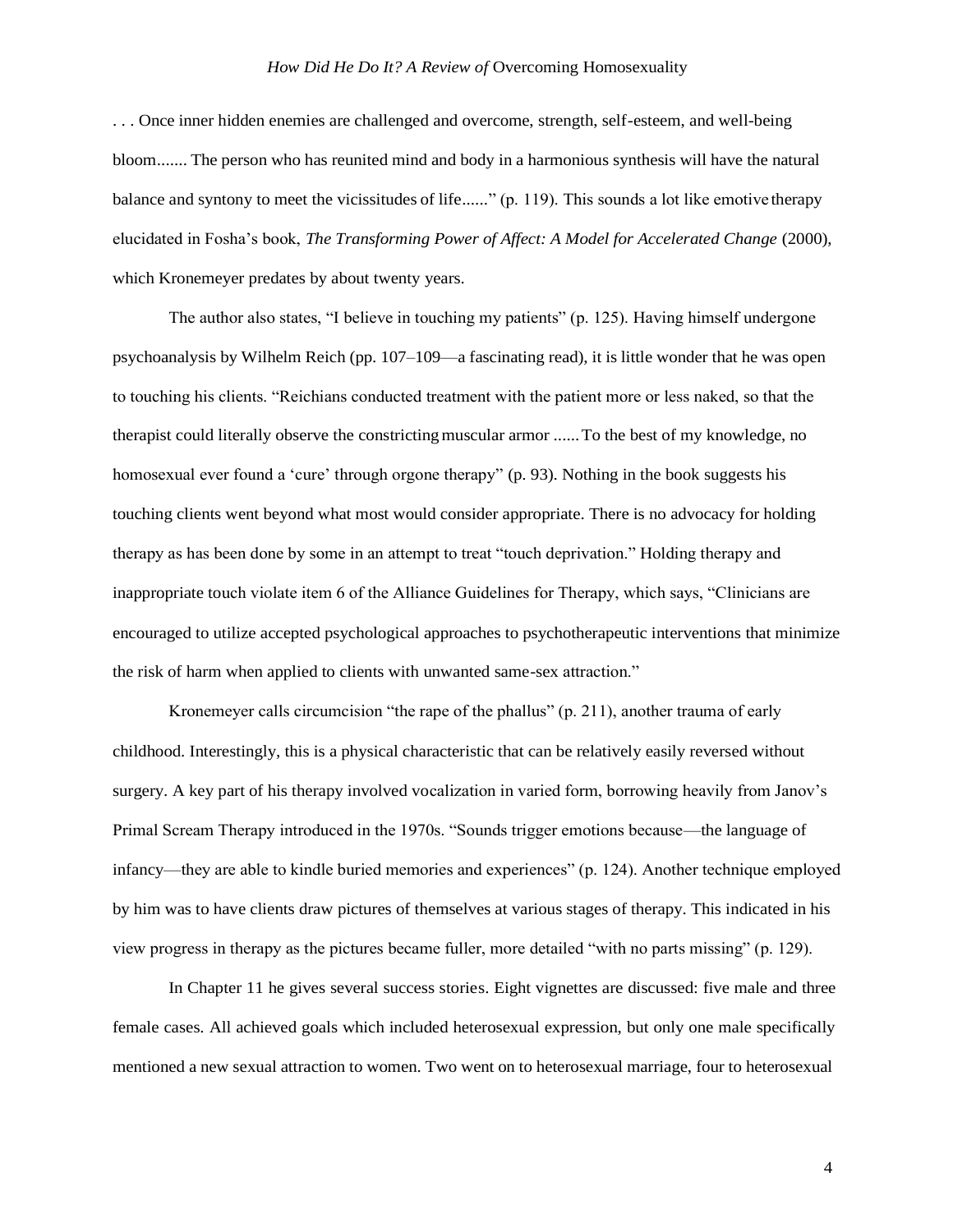relationships, and two males who were already married at the start of therapy reported an improvement in their marriage.

In Chapter 12, "Self Help for the Homosexual," he discusses body health including nutrition, deep breathing and relaxation exercises, emotional health, mental health (including dream analysis), spiritual health, and meditation (including positive imagery). Six destructive mental attitudes are mentioned: (1) "I want to be liked by everyone"; (2) "How can I be happy in a world like this?"; (3) "It is better to be safe than sorry"; (4) "What's done is done"; (5) "The cards are stacked against me"; and (6) "The people around me are my problem" (pp. 184–185).

He spends a whole chapter (14) on opposition to societal discrimination against homosexuals, which was the original purpose behind removing homosexuality from the DSM. He still believes homosexuality is a disorder, however, when he says, "When the gays proclaim that homosexuality is no more peculiar or unusual or abnormal than, say, being color-blind, I feel they are making an egregious error" (p. 219). He advocates for acceptance yet does not hold much hope for happiness for gays. "People whose lives are fraught with deep inner conflict and are antithetical to the rest of society must necessarily lose much of the joy of being in tune with the universe—the joy of being alive" (p. 220).

Kronemeyer's book gives us a picture of what talk psychotherapy for clients with unwanted same-sex attractions was like in the 1970s. His motivation would seem not only to be to help what at the time was considered a difficult class of hurting people, but also to promote a particular branding of psychotherapy, which has been the norm for psychotherapists since Freud. Only a few of these, such as cognitive behavioral therapy and EMDR, have enjoyed scientifically reproducible confirmation. In this regard Kronemeyer's message might best be summarized as good psychotherapy can help motivated same-sex attracted people attain their own life goals, which includes happiness as well as heterosexual functioning.